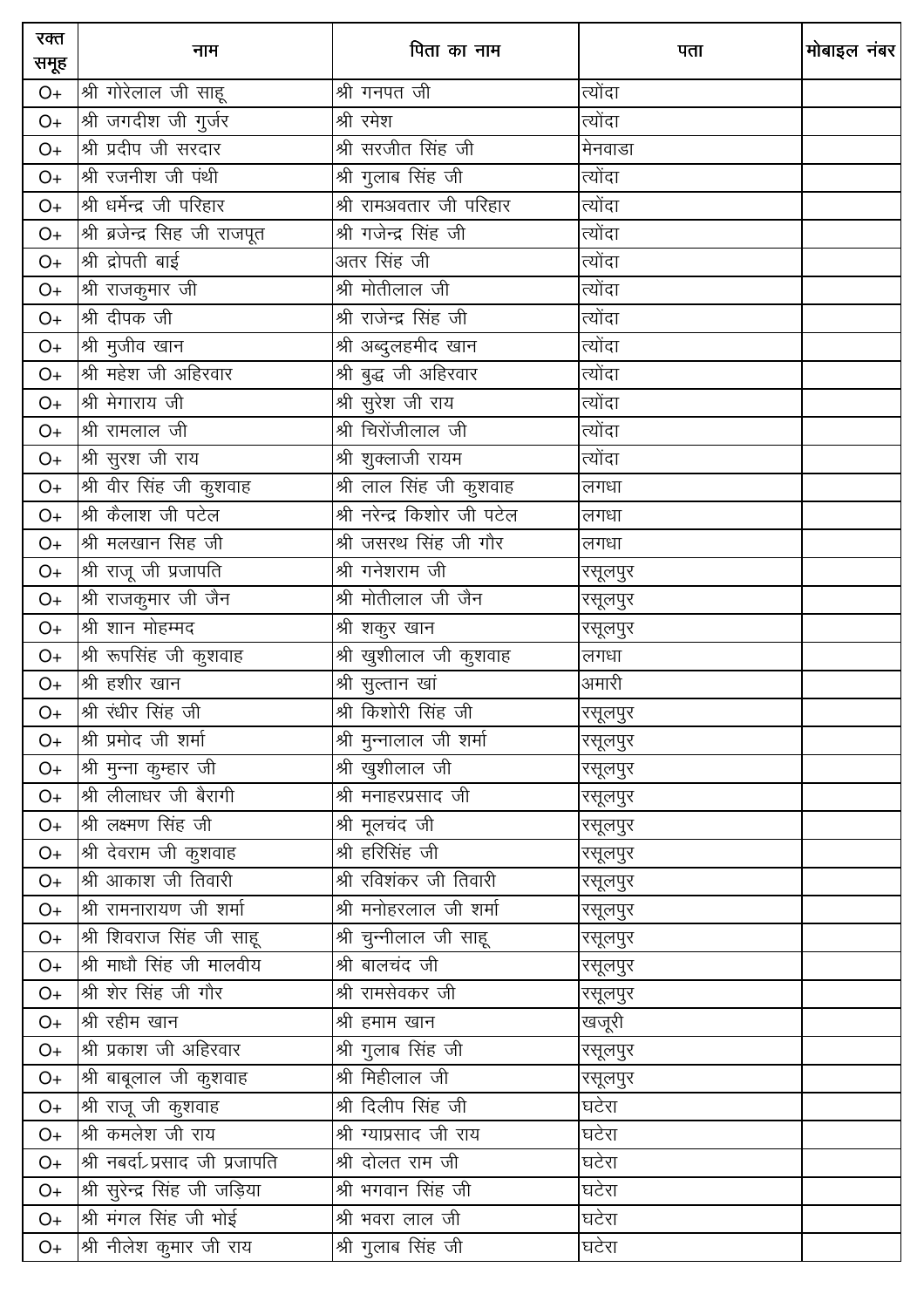| रक्त<br>समूह  | नाम                           | पिता का नाम                | पता   | मोबाइल नंबर |
|---------------|-------------------------------|----------------------------|-------|-------------|
| O+            | श्री बाबू खान जी              | श्री रहीश खान जी           | घटेरा |             |
| $O+$          | श्री भगवान सिंह जी जड़िया     | श्री पन्नालाल जी           | घटेरा |             |
| $O+$          | श्री बाबू सिंह जी लोधी        | श्री नारायण सिंह जी        | घटेरा |             |
| $O+$          | श्री संतोश जी कुशवाह          | श्री दिलीप सिंह जी         | घटेरा |             |
| $O+$          | श्री बुंदेल सिंह जी अहिरवार   | श्री इमरत सिंह जी          | घटेरा |             |
| $O+$          | श्री वीरसिंह जी लोधी          | श्री घनश्याम सिंह जी       | घटेरा |             |
| $O+$          | श्रीमति संतीबाई जी लोधी       | श्री भगवान सिंह जी         | घटेरा |             |
| $O+$          | श्रीमति गिरिजा बाई जी लोधी    | श्री प्रकाश सिंह जी        | घटेरा |             |
| $O+$          | श्रीमति सियाबाई जी लोधी       | श्री भूपेन्द्र सिंह जी     | घटेरा |             |
| $O+$          | श्री नरेश जी अहिरवार          | श्री रतनलाल जी             | घटेरा |             |
| $O+$          | श्री जितेन्द्र जी कुशवाह      | श्री हरिराम जी             | घटेरा |             |
| $O+$          | श्री मूलचंद जी रैकवार         | श्री प्रताप सिंह जी रैकवार | घटेरा |             |
| $O+$          | श्री बब्लू जी विश्वकर्मा      | श्री राजाराम जी विश्वकर्मा | घटेरा |             |
| $\mathsf{O}+$ | श्री गुलाब सिंह जी कुशवाह     | __<br>श्री बालकिशन जी      | घटेरा |             |
| $O+$          | श्री भाईराम जी विश्वकर्मा     | श्री बाबूलाल जी            | घटेरा |             |
| $O+$          | श्री रघुवीर सिंह जी चिढ़ार    | श्री तुलसीराम जी           | घटेरा |             |
| $O+$          | श्री नंदलाल जी विश्वकर्मा     | __<br>श्री बल्देव सिंह जी  | घटेरा |             |
| $O+$          | श्री अशोक जी राय              | श्री जवाहर सिंह जी राय     | घटेरा |             |
| $O+$          | श्री सनमान सिंह जी विश्वकर्मा | श्री हरियाव सिंह जी        | घटेरा |             |
| $O+$          | श्री देवेन्द्र जी लोधी        | श्री प्यारेलाल जी          | घटेरा |             |
| $O+$          | श्री सवोदरा बाई जी            | पत्नि श्री गुमान सिंह ज    | घटेरा |             |
| $O+$          | श्री लक्ष्मण जी गुप्ता        | श्री विष्णु प्रसाद जी      | घटेरा |             |
| $O+$          | श्री सरजू बाई जी कुशवाह       | पत्नि श्री बाबूलाल जी      | घटेरा |             |
| $O+$          | श्री रईस खान                  | श्री श्री अब्दुल सलाम      | घटेरा |             |
| $O+$          | श्री रामवती बाई जी कुशवाह     | श्री नौनीतराम जी           | घटेरा |             |
| $O+$          | श्री राधा बाई जी विश्वकर्मा   | श्री सनमान सिंह जी         | घटेरा |             |
| $O+$          | कु. श्री सविता जी राय         |                            | घटेरा |             |
| O+            | श्री रूपेश कुमार जी दुबे      | श्री प्रहलाद जी दुबे       | घटेरा |             |
| $O+$          | श्री प्रताप सिंह जी रैकवार    | श्री कुंदनसिंह जी          | घटेरा |             |
| $O+$          | श्री प्रीतम सिंह जी लोधी      | श्री गिरवर सिंह जी         | घटेरा |             |
| O+            | श्री रामकृष्ण जी अहिरवार      | श्री हल्कई जी              | घटेरा |             |
| $O+$          | श्री कंछेदीलाल जी अहिरवार     | श्री उधम सिंह जी           | घटेरा |             |
| O+            | श्री बृजमाहन जी पटवा          | श्री रामेश्वर दयाल जी      | घटेरा |             |
| $O+$          | श्री काशीराम जी प्रजापति      | श्री परमानंद जी            | घटेरा |             |
| $O+$          | श्रीमति कृष्णा बाई जी राय     | श्री वीर सिंह जी           | घटेरा |             |
| $O+$          | श्री प्रहलाद जी सेन           | श्री शंकरलाल जी            | घटेरा |             |
| O+            | श्री शिब्बू जी सेन            | श्री बुंदेल सिंह जी        | घटेरा |             |
| O+            | श्रीमति लीलाबाई जी राय        | श्री कंछेदीलाल जी          | घटेरा |             |
| $O+$          | श्रीमति ममता जी राय           | श्री कमलेश जी              | घटेरा |             |
| O+            | श्री मोहनबाबू जी लोधी         | <u>श्री हाकम सिंह जी</u>   | घटेरा |             |
| $O+$          | श्री उदयराज जी लोधी           | श्री तखत सिंह जी           | घटेरा |             |
| $O+$          | श्रमति वर्षा जी               | श्री राजू जी               | घटेरा |             |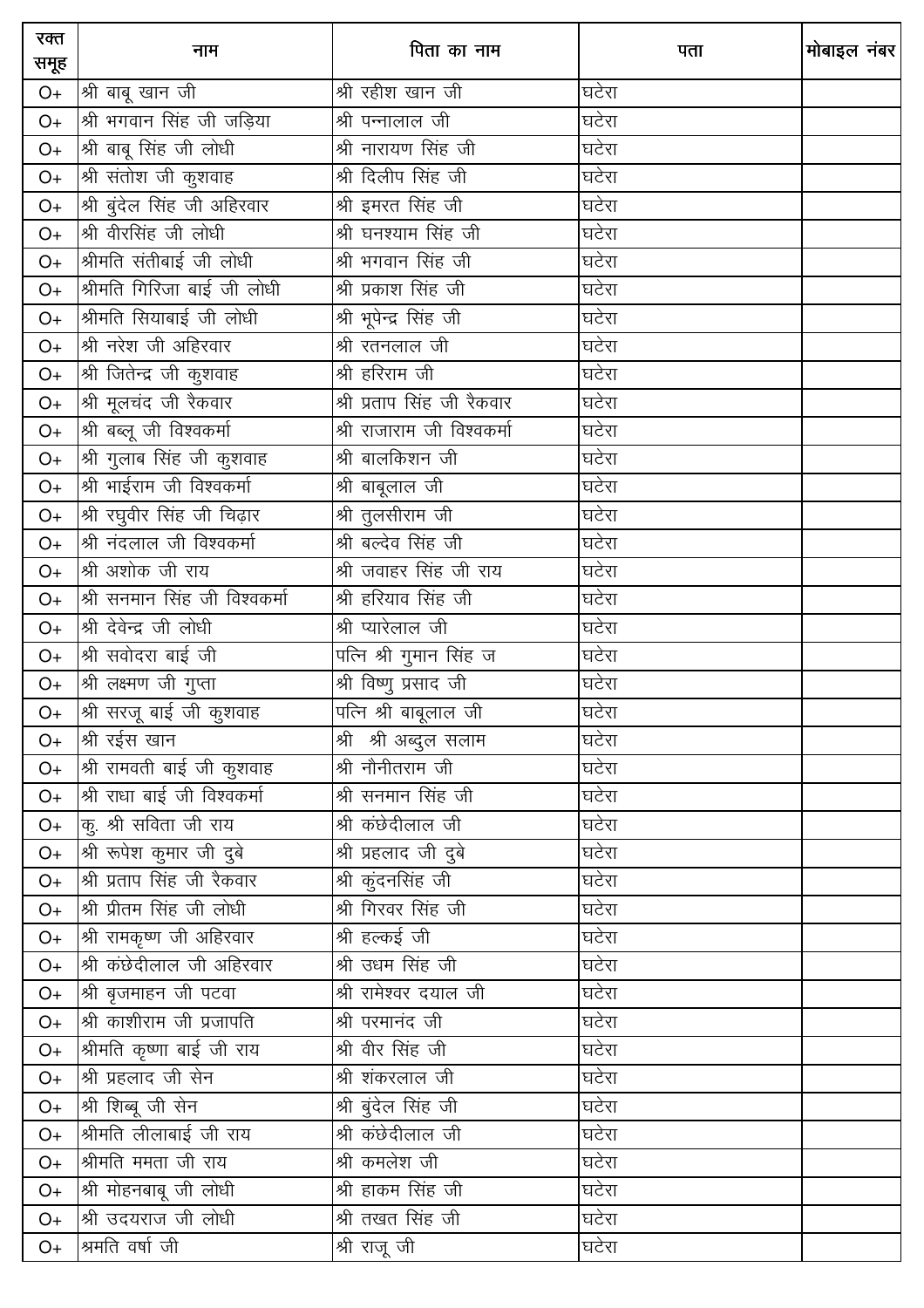| रक्त<br>समूह | नाम                             | पिता का नाम                     | पता                    | मोबाइल नंबर |
|--------------|---------------------------------|---------------------------------|------------------------|-------------|
| $O+$         | श्री तुलसीराम जी                | श्री हजारीलाल जी                | खामखेड़ा               |             |
| $O+$         | श्री विनोद कुमार जी गौर         | श्री जालम सिंह जी               | खामखेड़ा               |             |
| $O+$         | श्री सवरचंद जी                  | श्री मंशाराम जी                 | खामखेड़ा               |             |
| $O+$         | श्री दुग्प्र जी बाई             | पत्नि श्री गोविंद सिंह जी       | खामखेड़ा               |             |
| $O+$         | श्री बाला प्रसाद जी             | श्री लच्छी प्रसाद जी            | खामखेड़ा               |             |
| $O+$         | श्री चंद्रप्रकाश जी श्रीवास्तव  | श्री गनेशराम जी                 | खामखेड़ा               |             |
| $O+$         | श्री तेज सिंह जी                | श्री भभूत सिंह जी               | खामखेड़ा               |             |
| $O+$         | श्री लक्ष्मीनारायण जी           | श्री प्रेम सिह जी               | खामखेड़ा               |             |
| $O+$         | श्रीमति रचना जी                 | पत्नि श्री शम्भू सिंह जी        | खामखेड़ा               |             |
| $O+$         | श्रीमति कमला बाई                | पत्नि श्री शम्भूति जी           | खामखेड़ा               |             |
| $O+$         | श्री रामबाबू जी कुर्मी          | श्री हजारीलाल जी                | खामखेड़ा               |             |
| $O+$         | श्रीमति जमना बाई                | पत्नि श्री दशरथ सिंह जी         | खामखेड़ा               |             |
| $O+$         | श्री कलाबाई जी                  | पत्नि श्री दशरथ सिंह जी         | खामखेड़ा               |             |
| $O+$         | श्रीमति गुड्डी बाई              | पत्नि श्री रामेश्वर सिंह जी     | खामखेड़ा               |             |
| $O+$         | श्री गिरधारी लाल जी             | श्री उमराव सिंह जी              | खामखेड़ा               |             |
| $O+$         | श्री जीवनलाल जी                 | श्री राजाराम जी                 | खामखेड़ा               |             |
| $O+$         | श्री कुवर बाई जी                | पत्नि श्री कल्याण सिंह जी       | खामखेड़ा               |             |
| $O+$         | कु. बावली जी                    | श्री कल्याण सिंह जी             | खामखेड़ा               |             |
| $O+$         | श्री कैलाश कुमार जी             | श्री गंधर्व सिंह जी             | खामखेड़ा               |             |
| $O+$         | श्री सोतराम जी                  | श्री भभूती जी                   | खामखेड़ा               |             |
| $O+$         | श्री निरंजन सिंह जी             | श्री सनमान सिंह जी              | खामखेड़ा               |             |
| $O+$         | श्रीमति शिवचरण सिंह जी          | श्री गंधर्व सिंह जी             | खामखेड़ा               |             |
| $O+$         | श्रीमति बबीता बाई               | पत्नि श्री रघुराज सिंह जी       | खामखेड़ा               |             |
| $O+$         | श्री नीरज जी ओसवाल              | श्री कमल कुमार जी               | बासौदा                 |             |
| $O+$         | श्री पं. श्यामलाल जी नायक       | श्री नंदराय जी                  | बासौदा                 |             |
| $O+$         | श्री अनुज जी मिश्रा             | श्री संतोष जी मिश्रा            |                        |             |
| $O+$         | श्री अनीस जी चौरसिया            | श्री रामेश्वर जी                | गांधी चोक              |             |
| O+           | श्री विपुल जी जैन               | श्री वीरेन्द्र कुमार ज          | मील रोड                |             |
| O+           | श्री मोहसिन कुरैशी जी           | श्री अतामोहम्मद                 | चूड़ी मोहल्ला          |             |
| $O+$         | श्री अंकित जी अग्रवाल           | श्री संतोष जी अग्रवाल           | गांधी चौक              |             |
| O+           | श्री जितेन्द्र कुमार जी नरवरिया | श्री कृपाल सिंह जी              | साकेत नगर              |             |
| O+           | श्री सौरभ जी शाक्य              | श्री अंगद सिंह जी               | साकेत नगर              |             |
| $O+$         | श्री दिनेश जी दांगी             | श्री वीरसिंह जी                 | बरेठ रोड               |             |
| O+           | श्री राहुल जी सिमेले            | श्री मोतीलाल जी जैन             | स्टेशन रोड             |             |
| O+           | श्री शम्भू सिंह जी              | <u>.<br/>श्री बद्री सिंह जी</u> | नय बस स्टैंड           |             |
| O+           | श्री योगेश जी गुप्ता            | श्री संतोष कुमार जी             | मील रोड                |             |
| $O+$         | श्री समर्पित जी श्रीवास्तव      | श्री मिथलेश जी श्रीवास्तव       | नय बस स्टैंड           |             |
| O+           | श्री विशाल जी शर्मा             | श्री रमेश कुमार जी शर्मा        | गांधी चौक              |             |
| $O+$         | श्री मथरा प्रसाद जी अग्रवाल     | श्री देवीप्रसाद जी अग्रवाल      | स्टेशन रोड             |             |
| $O+$         | श्री दीपक जी प्रजापति           | श्री पंचम लाल जी                | पुलिस कॉलोनी           |             |
| O+           | श्री सतेन्द्र सिंह जी रघुवंशी   | श्री रामसिंह जी रघुवंशी         | डॉ. आरपी तिवारी के पास |             |
| O+           | श्री भारत सिंह जी               | श्री जयहिन्द सिंह जी            | कालाबाग                |             |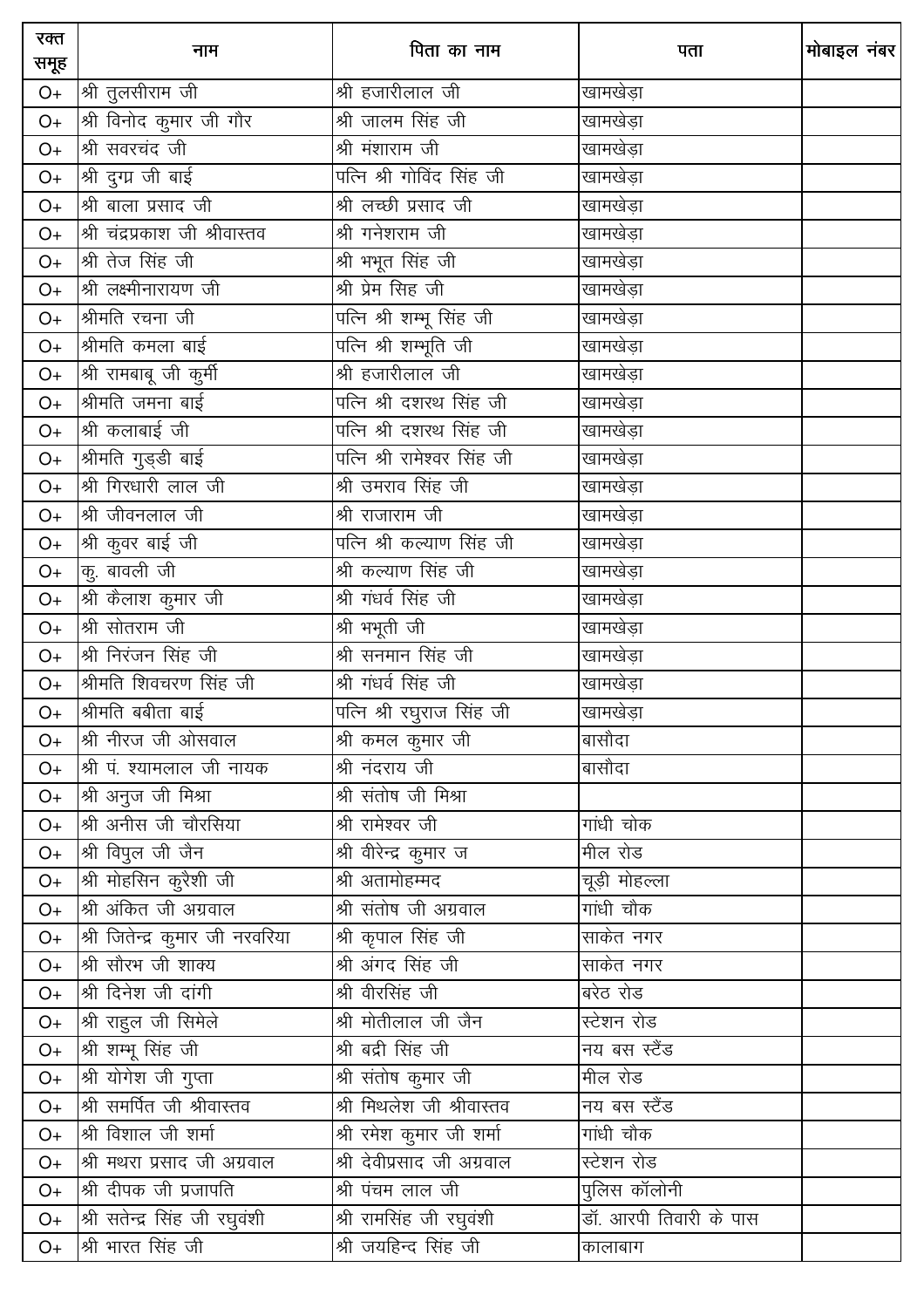| रक्त<br>समूह  | नाम                       | पिता का नाम                                        | पता                             | मोबाइल नंबर |
|---------------|---------------------------|----------------------------------------------------|---------------------------------|-------------|
| O+            | श्री मुजीव जी हैदर        | श्री नफीज अहमद                                     | बूढ़ापुरा                       |             |
| $O+$          | श्री हर्षुल जी निम्बालकर  | श्री निशिकांत जी                                   | बैहलोट                          |             |
| $O+$          | कू. अंजली जी जैन          | श्री अनिल कुमार जी                                 | साकेत नगर                       |             |
| $O+$          | श्री अनुराग कुमार जी      |                                                    | साकेत नगर                       |             |
| $O+$          | कु. दीपिका नाम जी जोशी    | श्री प्रकाश नाम जोशी जी                            | ब्लाक के पीछे                   |             |
| $O+$          | कु. चेतना जी जैन          | श्री अमरीश जी जैन                                  | सदर बाजार                       |             |
| $O+$          | कु. अंजली जी मिश्रा       | श्री अजय जी मिश्रा                                 | गांधी चौक                       |             |
| $O+$          | कु. प्रीति अम्बेडकर जी    | श्री भगवतनारायण जी                                 | बैदनखेडी                        |             |
| $O+$          | कु. प्रेरणा जी दिवाकर     | श्री पी.एल. दिवाकर जी                              | अटल बिहारी कॉलोनी               |             |
| $O+$          | कु. एकता जी तिवारी        | श्री विमल कुमार जी                                 | दुर्गानगर                       |             |
| $O+$          | कु. ज्योति जी प्रजापति    | श्री राजू प्रसाद जी                                | नवांकुर वाली                    |             |
| $O+$          | श्री कौशल जी रघुवंशी      | श्री धीरज सिंह जी                                  | <u>ब</u> ैहलोट वायपास           |             |
| $O+$          | श्रीमति अनीता जी अग्रवाल  | श्री राजेश जी अग्रवाल                              | नेहरू चौक                       |             |
| $O+$          | श्री आशीष जी सुमन         | श्री के.आर. सुमन                                   | लक्ष्मीनारायण मंदिर के पास      |             |
| $O+$          | श्री अभिषेक जी रघुवंशी    | __<br>श्री अवधनारायण जी                            | कृपाराम वाली गली                |             |
| $\mathsf{O}+$ | श्री पुष्पेन्द्र जी दांगी | श्री रूपसिंह जी दांगी                              | खारा कुआ                        |             |
| $O+$          | श्री बी.एल. कुशवाह        | श्री बट्टूलाल जी                                   | बरेठ रोड                        |             |
| $O+$          | श्री सुनील जी चौकसे       | <u>श्री नंदकिशो</u> र जी                           | सिंचाई कालोनी                   |             |
| $O+$          | श्री अमित जी चंदेल        | श्री प्रकाश सिंह जी                                | खरपरि                           |             |
| $O+$          | श्री अमित जी कुशवाह       | श्री मोहनलाल जी                                    | नवांकुर वाली                    |             |
| $O+$          | श्री शिवसागर जी शर्मा     | श्री विष्णु कुमार जी                               | ब्लाक के पीछे                   |             |
| $O+$          | श्री लीलाधर जी चिढ़ार     | श्री गुटटीलाल जी                                   | लालपठार                         |             |
| $O+$          | श्री महाराज सिंह जी       | श्री शेर सिंह जी ठाकुर                             | सिरोंज चौराह                    |             |
| $O+$          | श्री कैलाश जी लोधी        | श्री प्रताप सिंह जी लोधी                           | लड्डा एजेंसी गली                |             |
| $O+$          | श्री बब्लेश जी रघुवंशी    | श्री तोरण सिंह जी रघुवंशी                          | लड्डा एजेंसी गली                |             |
| $O+$          | श्री विनीत जी तिवारी      | श्री एल.एन. जी शर्मा                               | सीहारा मंडी बामौरा              |             |
| $O+$          | श्री कमल सिंह जी          |                                                    | बरेठ रोड                        |             |
| $O+$          | श्री प्रीतम सिंह जी       | श्री महेन्द्र सिंह जी दांगी                        | .<br>पंचमुखी मंदिर के पास       |             |
| $O+$          | श्री सलमान खान            | श्री रियाज खान                                     | चूड़ी मोहल्ला                   |             |
| $O+$          | श्री गोविंद जी लोधी       | श्री कमल सिंह जी लोधी                              | एजसीएस कालेज के पास             |             |
| O+            | श्री कृष्ण जी शर्मा       | श्री नारायण प्रसाद जी शर्मा                        | पिपलेश्वर मंदिर                 |             |
| $O+$          | श्री पार्थ जी भारद्वाज    | श्री राजीव जी शर्मा                                | ___<br>चर्च के पास बासौदा       |             |
| $O+$          | श्री आयूष जी जैन          | श्री विमल कुमार जी जैन                             | विश्वंभरा स्टोर के पीछे         |             |
| $O+$          | कु. श्री शकुन जी कुशवाह   | ————————————————————<br>श्री महाराज सिंह जी कुशवाह | बरेठ रोड                        |             |
| $O+$          | कु. श्री शिल्पी जी जैन    | श्री जयकुमार जी जैन                                | विश्वंभरा स्टोर एजेंसी के सामने |             |
| O+            | कु. श्री प्रियंका जी जैन  | श्री रामकुमार जी जैन                               | विश्वभरा एजेंसी के सामने        |             |
| O+            | कु. साक्षी जी जैन         | श्री राजकुमार जी जैन                               | विश्वंभरा एजेंसी के पास         |             |
| O+            | श्री वीरेन्द्र सिंह जी    | श्री नत्थू सिंह जी                                 | ग्राम जोहद                      |             |
| O+            | श्री देवेन्द्र कुमार जी   | श्री कारेलाल जी                                    | ग्राम बरेठ                      |             |
| $O+$          | श्री रमेश जी मीना         | श्री जनविश्राम जी मिश्रा                           | सिंचाई कालोनी                   |             |
| $O+$          | श्री धर्मेन्द्र जी राजपूत | श्री वीरसिंह जी राजपूत                             | नवांकुर वाली                    |             |
| $O+$          | श्री विवेक जी शर्मा       | श्री मगधन जी शर्मा                                 | सिरोंज चौराह                    |             |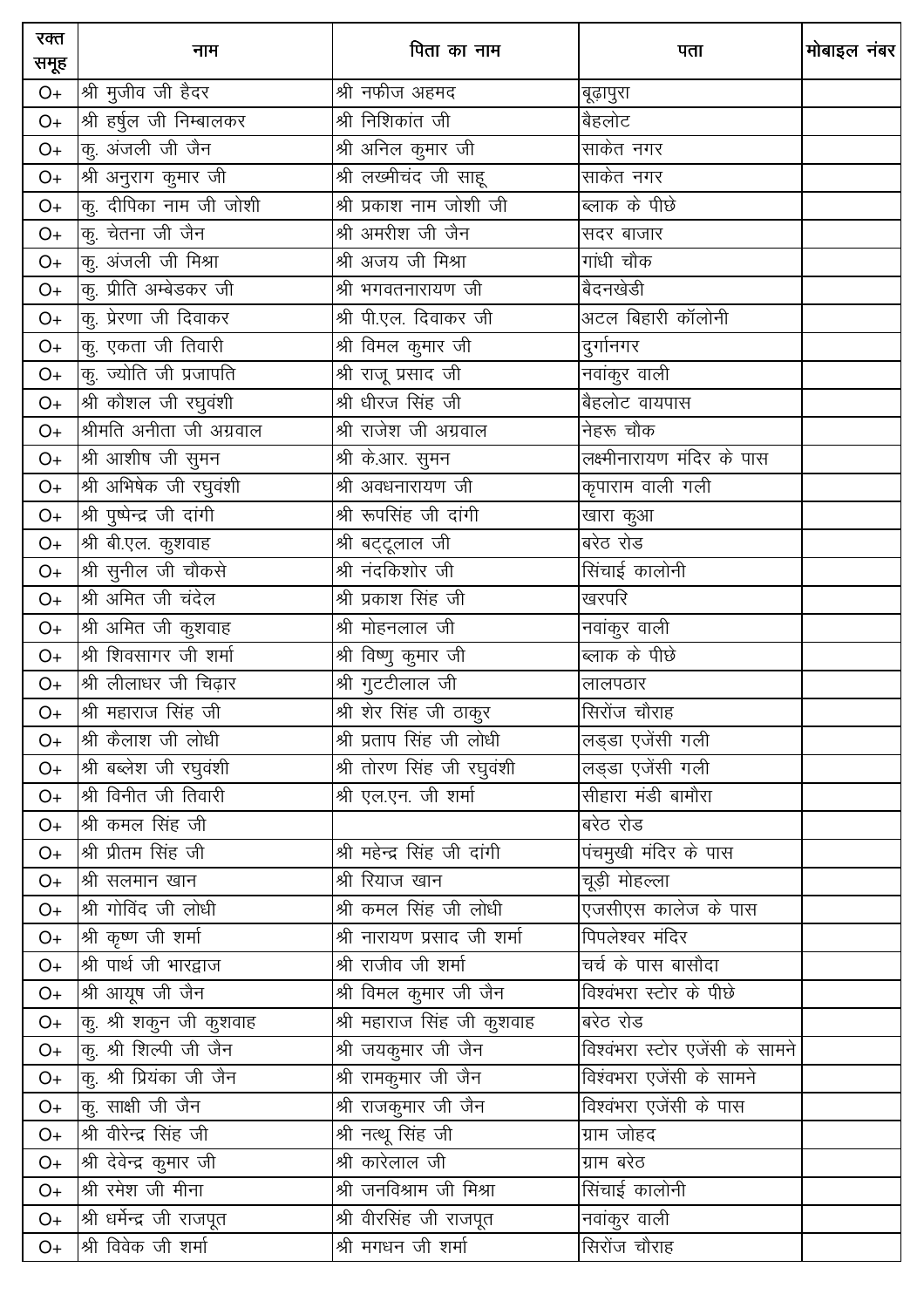| रक्त<br>समूह | नाम                          | पिता का नाम                       | पता                       | मोबाइल नंबर |
|--------------|------------------------------|-----------------------------------|---------------------------|-------------|
| $O+$         | श्री जवाहरलाल जी कोरी        | श्री परतीत जी                     | नसीदपुर                   |             |
| $O+$         | श्री पंकज जी शर्मा           | श्री सीताराम जी शर्मा             | साकेत नगर                 |             |
| $O+$         | श्री हर्षद्र जी भारद्वाज     | श्री नंदगोपाल जी भारद्वाज         | त्योंदा रोड               |             |
| $O+$         | श्री सुभाष जी तिवारी         | श्री अनिल कुमार जी तिवारी         | कालाबाग बासौदा            |             |
| $O+$         | श्री दीपक जी रघुवंशी         | श्री लक्ष्मण सिंह जी रघुवंशी      | कामधेनू नगर               |             |
| $O+$         | श्री रविकांत जी वाजपेयी      | श्री रामकुमार जी वाजपेयी          | पिपलेश्वर मंदिर के पास    |             |
| $O+$         | श्री सुनील जी भावसरा         | स्व. श्री रामनाथ जी               | नवांकुर वाली              |             |
| $O+$         | श्री मनीष जी                 | श्री विनायक सिंह जी यादव          | नवांकुर वाली              |             |
| $O+$         | श्री एच.एस. जी ठाकुर एसडीएम  | श्री एम.आर. जी ठाकुर              | एसडीएम कालाबाग बासौदा     |             |
| $O+$         | श्री जन जी अहिरवार           | श्री बदन सिंह जी अहिरवार          | रविदास कालोनी             |             |
| $O+$         | श्री सरस जी सुहान            | श्री मनोज जी सुहाने               | नवांकुर वाली              |             |
| $O+$         | श्री मुकेश जी कुशवाह         | श्री चतरशल जी कुशवाह              | एसजीएस कॉलेज के पीछे      |             |
| $O+$         | श्री विमल जी यादव            | श्री तिलक सिंह जी यादव            | नेहरू चौक                 |             |
| $O+$         | श्री मोनू जी वाजपेयी         | श्री राजकुमार जी वाजपेयी          | पिपलेश्वर मंदिर           |             |
| $O+$         | श्री कृष्णकांत जी तिवारी     | श्री शिवराज जी तिवारी             | नवांकुर वाली              |             |
| $O+$         | श्री मुकेश जी सुहाने         | श्री नंदलाल जी गुप्ता             | बरेठ                      |             |
| $O+$         | श्री प्रीतम जी               | श्री बाबूलाल जी                   | बूढ़ापुरा                 |             |
| $O+$         | श्री हर्षुल जी निम्बालकर     | <u>श्री</u> निशिकांत जी निम्बालकर | पंचमुखी मंदिर के पास      |             |
| $O+$         | श्री रजत जी सोनी             | श्री दयराम जी                     | सिंचाई कालोनी             |             |
| $O+$         | क, साक्षी जी शर्मा           | श्री प्रमोद कूुमार जी शर्मा       | कालाबाग                   |             |
| $O+$         | कु. राहुल जी सरवाय           | श्री रामगोपाल जी सरवैया           | त्योंदा रोड               |             |
| $O+$         | श्री हरिसिंह जी रघुवंशी      | श्री निरंजनसिंह जी रघुवंशी        | बैहलोट वायपास             |             |
| $O+$         | श्री धर्मेन्द्र जी साहू      | श्री सीताराम जी                   |                           |             |
| $O+$         | श्री विनोद जी श्रीवास्तव     | श्री महेशनारायण जी श्रीवास्तव     | मानक मेमोरियल स्कूल       |             |
| $O+$         | श्री ब्रजेश जी जैन           | श्री विजय कुमार जी जैन            | पुलिस लाइन                |             |
| $O+$         | श्रीमति निम्मी जी            | श्री सुनील जी                     | <u>भारत माता कॉन्वेंट</u> |             |
| $O+$         | श्री हरीराम जी सेन           | श्री बाबूलाल जी                   | बूढ़ापुरा                 |             |
| $O+$         | कु. गुड़िया जी               | श्री हरिराम जी                    | बूढ़ापुरा                 |             |
| O+           | श्री सुरेन्द्रबहादुर सिंह जी | श्री बलराम वक्श सिंह जी           | साकेत नगर                 |             |
| $O+$         | श्री नागेन्द्र सिंह जी       | श्री काशीराम जी नीसाई             | महेन्द्र शोरूम के पास     |             |
| $O+$         | कु. शिल्पा जी                | श्री सेवाराम जी                   | साकेत नगर                 |             |
| $O+$         | कु. शिखा जी                  | <u>श्री सेवाराम</u> जी            | साकेत नगर                 |             |
| $O+$         | श्री गौरव जी तिवारी          | श्री राजकमुार जी तिवारी           | __<br>साकेत नगर           |             |
| O+           | श्री जितेन्द्र सिंह जी       | श्री एल.एस. सिंह जी               | नवांकुर वाली              |             |
| $O+$         | श्री नीरज जी अहिरवार         | श्री रघुनाथसिंह जी                | बालक छात्रावास            |             |
| $O+$         | श्री उदयराम जी               | श्री मोहन जी                      | बालक छात्रावास            |             |
| O+           | श्री राजकुमार जी             | श्री भीकम सिंह जी                 | बालक छात्रावास            |             |
| $O+$         | श्री क्रांति जी              | श्री शिवराम जी                    | नया बस स्टैंड             |             |
| $O+$         | श्री अक्षय जी जैन            | श्री एम.एल. जी जैन                | टीटी जैन पाठशाला          |             |
| $O+$         | श्री शैलेन्द्र जी सेन        | श्री सोहन सिंह जी                 | बैहलोट वायपास             |             |
| $O+$         | श्री सुनील कुमार जी          | श्री रघुवीर प्रसाद जी             | राजेन्द्र नगर             |             |
| $O+$         | श्री अनिल कुमार जी           | श्री रघुवीर प्रसाद जी             | राजेन्द्र नगर             |             |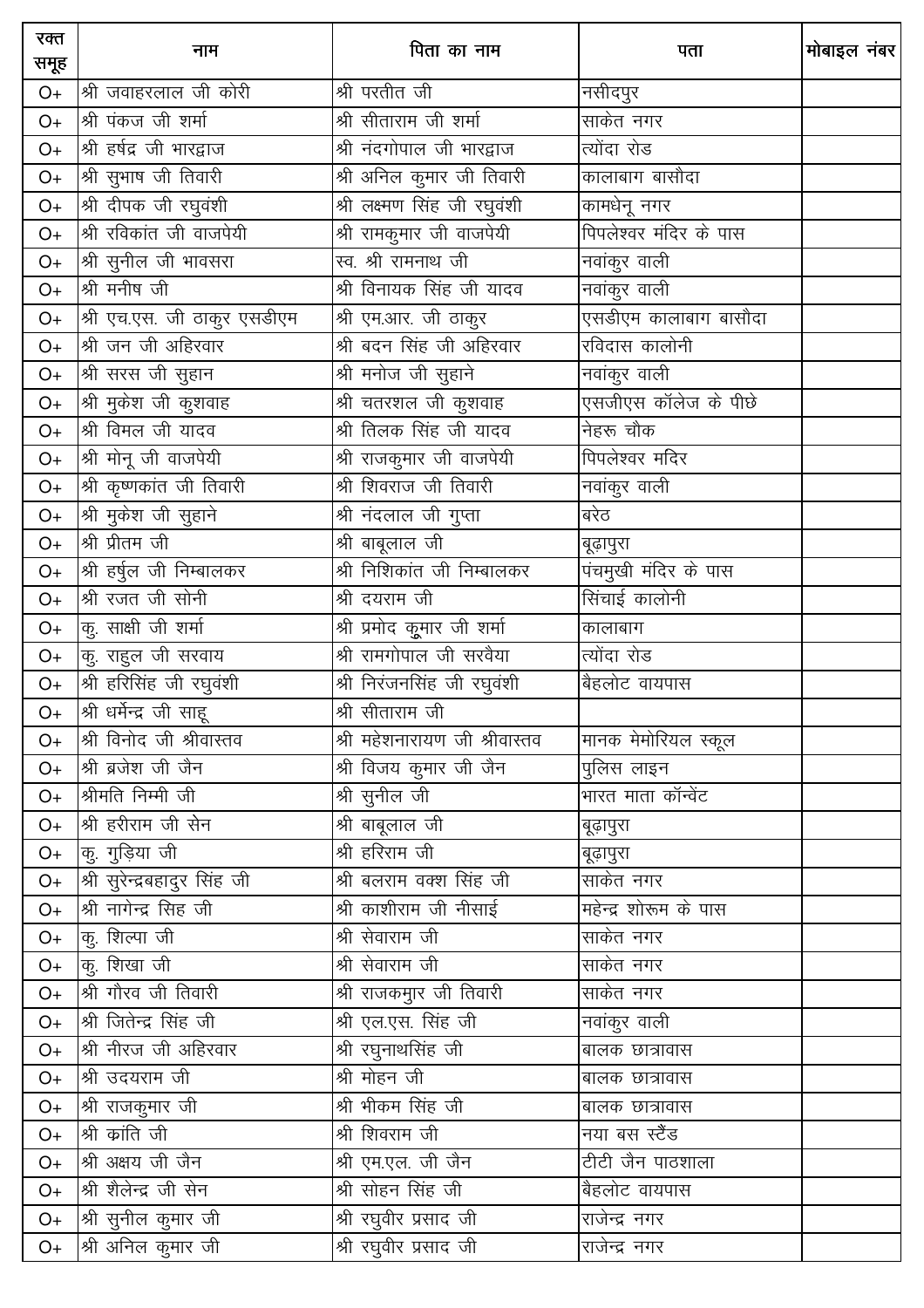| रक्त<br>समूह | नाम                           | पिता का नाम                     | पता                  | मोबाइल नंबर |
|--------------|-------------------------------|---------------------------------|----------------------|-------------|
| $O+$         | श्री राहुल जी जैन             | श्री रमेशचंद जी                 | एकता चौक             |             |
| $O+$         | कु. टीसा जी तिवारी            | श्री राजेश जी तिवारी            | बरेठ रोड             |             |
| $O+$         | श्री जितेन्द्र जी भार्गव      | डॉ. श्री रतनलाल जी भार्गव       | बरेठ रोड             |             |
| $O+$         | श्री आशीष कुमार जी            | श्री लक्ष्मीचंद जी साहू         | साकेत नगर            |             |
| $O+$         | श्री लक्ष्मीनारायण जी साहू    | श्री किशनचंद जी साहू            | साकेत नगर            |             |
| $O+$         | श्री नवीन कुमार जी            | श्री विजय कमार जी शर्मा         | लड्डा एजेंसी गली     |             |
| $O+$         | श्री शिवहरि जी                | श्री खुमान सिह जी               | मेला ग्राउंउ के पीछे |             |
| $O+$         | श्री अमर सिंह जी              | श्री हरिसिंह जी                 | बालक छात्रावास       |             |
| $O+$         | श्री आकाश जी दुबे             | श्री अनिल जी दुबे               | आरक पुरम             |             |
| $O+$         | कु. साक्षी जी दुबे            |                                 | _<br>आरके पुरम       |             |
| $O+$         | श्री पिंकी जी रघुवंशी         | श्री देवेन्द्र सिंह जी रघुवंशी  | डायला                |             |
| $O+$         | श्री प्रियंका जी रघुवंशी      | श्री भगवान सिंह जी              | डायला                |             |
| $O+$         | श्री कन्हैयालाल जी            | श्री बल्लूराम जी अहिरवार        | चक्क माधौपुर         |             |
| $O+$         | श्री रिमता जी रघुवंशी         | श्री हनुमत सिंह जी              | डायला                |             |
| $O+$         | श्री राधिका जी रघुवंशी        | श्री प्रताप सिह जी              | डायला                |             |
| $O+$         | श्री प्रियंका जी सेन          | श्री रेवाराम जी सेन             | डायला                |             |
| $O+$         | श्रीमति ललता जी रघुवंशी       | श्री सीताराम जी रघुवंशी         | डायला                |             |
| $O+$         | श्री संगीता जी कुशवाह         | श्री मोहन सिंह जी               | डायला                |             |
| $O+$         | श्री नीतू जी प्रजापति         | श्री मुन्नालाल जी               | डायला                |             |
| $O+$         | श्री रीना जी रघुवंशी          | श्री भवानी सिंह जी              | डायला                |             |
| $O+$         | श्री पिंकी जी रघुवंशी         | श्री तुलसीराम जी रघुवंशी        | डायला                |             |
| $O+$         | श्री पुष्पा जी कुशवाह         | श्री मुकुम सिह जी               | डायला                |             |
| $O+$         | श्री सीमा जी रघुवंशी          | श्री मदन सिंह जी                | डायला                |             |
| $O+$         | श्री सपना जी विश्वकर्मा       | श्री फूल सिंह जी                | डायला                |             |
| $O+$         | श्री ऋतु जी मिश्रा            | श्री देवेश जी मिश्रा            | बासौदा               |             |
| $O+$         | श्री मंजू जी दुबे             | $\mathbf c$<br>श्री मनोहरलाल जी | बासौदा               |             |
| $O+$         | श्री टललू जी अहिरवार          | श्री दयाराम जी                  | डायला                |             |
| $O+$         | श्री रोहित जी दुबे            | श्री मोहन प्रकाश जी             | डायला                |             |
| O+           | श्री सुनील जी रघुवंशी         | श्री रूपसिंह जी रघुवशी          | पवई                  |             |
| O+           | श्री गंधर्व सिंह जी रघुवंशी   | श्री देवेन्द्र जी रघुवशी        | डायला                |             |
| $O+$         | श्री राजकिशोर जी              | श्री रमेश सेन                   | डायला                |             |
| $O+$         | श्री गजराज सिंह जी            | श्री इमरत सिह जी                | डायला                |             |
| $O+$         | श्री हरिओम जी विश्वकर्मा      | श्री भोलेराम जी                 | डायला                |             |
| $O+$         | श्री विपुल जी जैन             | श्री वीरेन्द्र जी जैन           | बासौदा               |             |
| O+           | श्री सोनू जी यादव             | श्री भगवान सिांह जी             | बासौदा               |             |
| $O+$         | श्री राजदीप जी रघुवंशी        | श्री मूलचंद जी रधुवशी           | डायला                |             |
| $O+$         | श्री तोरन सिंह जी रघुवंशी     | श्री काशीराम जी रघुवंशी         | डायला                |             |
| $O+$         | श्री सुरेन्द्र सिह जी रघुवंशी | श्री हिम्मत सिह जी              | डायला                |             |
| O+           | श्री बलराम जी रघुवंशी         | श्री नत्थू सिंह जी रघुवंशी      | डायला                |             |
| $O+$         | श्री अरविंद सिंह जी रघुवंशी   | श्री गजराज सिंह जी              | डायला                |             |
| $O+$         | श्री नत्थू सिंह जी रघुवंशी    | श्री गंगाराम जी                 | डायला                |             |
| $O+$         | श्री मौंजीलाल जी              | श्री जवाहर सिंह जी रघुवंशी      | बासोदा               |             |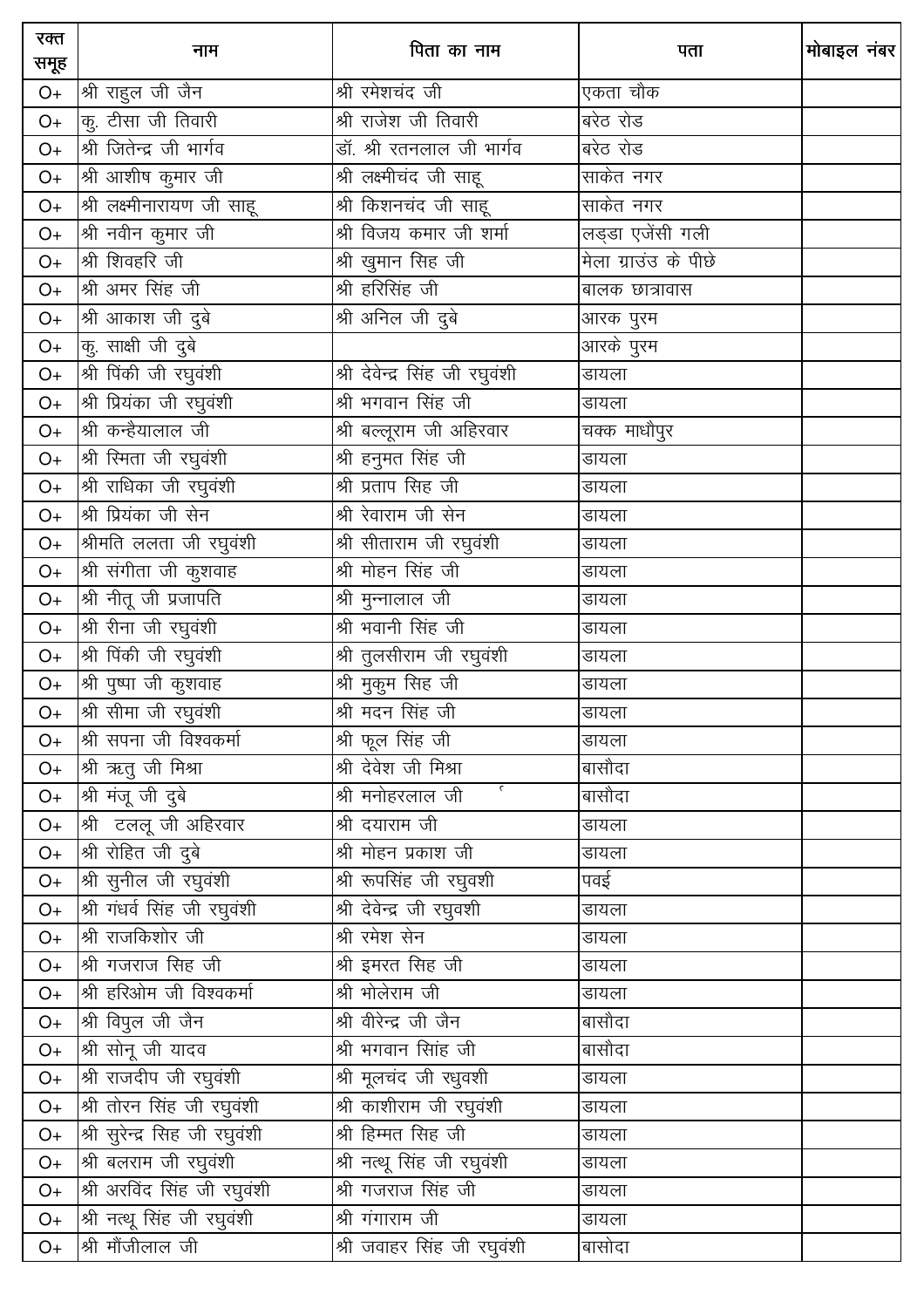| रक्त<br>समूह | नाम                           | पिता का नाम                         | पता                   | मोबाइल नंबर |
|--------------|-------------------------------|-------------------------------------|-----------------------|-------------|
| $O+$         | श्री बब्लू जी मालवीय          | श्री बालचंद जी                      | बासौदा                |             |
| $O+$         | श्री नीलेश जी रघुवंशी         | श्री हुकम सिह जी रघुवंशी            | बासौदा                |             |
| $O+$         | श्री यशवंत जी रघुवंशी         | श्री हनुमत सिंह जी रघुवंशी          | डायला                 |             |
| $O+$         | श्रीमति कौशल्या जी यादव       | श्री कमलेश जी यादव                  | पंचमुखी मंदिर के पास  |             |
| $O+$         | श्रीमति कमला जी लोधी          | श्री देव सिंह जी लोधी               | पंचमुखी मंदिर के पास  |             |
| $O+$         | श्रीमति कमला बाई              | श्री मंगलसिंह जी                    | पंचमुखी मंदिर के पास  |             |
| $O+$         | श्री सोनू जी लोधी             | श्री छतर सिंह जी                    | कालीपठार              |             |
| $O+$         | कु. गीतांजली जी मौर्य         | श्री जयहिन्द जी                     | विश्वंभरा धर्मकांटा   |             |
| $O+$         | कु. एकता जी शर्मा             | श्री नवलकिशोर जी शर्मा              | पिपलेश्वर             |             |
| $O+$         | कु. मंजू जी दांगी             | श्री राजेन्द्र सिंह जी दांगी        | नए बस स्टैंड के पास   |             |
| $O+$         | कु. ममता जी सेन               | श्री जयप्रसाद जी सेन                | चार खम्बा वाली गली    |             |
| $O+$         | कु. सीता जी रघुवंशी           | श्री रामकरण सिंह जी रधुवंशी         | चार खम्बा वाली गली    |             |
| $O+$         | कु. सोनम जी चिढ़ार            | श्री गोविंद सिंह जी                 | बीजासेन माता मंदिर    |             |
| $O+$         | कु. निकीता जी यादव            | श्री कैलाश जी यादव                  | लड्डा एजेंसी गली      |             |
| $O+$         | कु. राधा जी दांगी             | श्री वीर सिंह जी दांगी              | लड्डा एजेंसी गली      |             |
| $O+$         | श्री सुखलाल जी भावसार         | श्री मुकेश जी भावसार                | चार खम्बा वाली गली    |             |
| $O+$         | श्री विपिन जी सेन             | <u>श्री</u> खुशीलाल जी              | गोपाल आदर्श पाठशाला   |             |
| $O+$         | श्री चंद्रशखर जी शर्मा        | श्री गोरेलाल जी शर्मा               | बीजासेन माता मंदिर    |             |
| $O+$         | श्री रजनीकांत जी वाजपेयी      | श्री राजकुमार जी वाजपेयी            | _<br>साकेत नगर        |             |
| $O+$         | श्री विकास जी तिवारी          | श्री रामसेवक जी तिवारी              | अयोध्या नगर बासौदा    |             |
| $O+$         | श्री धर्मेन्द्र जी कुर्मी     | श्री तोरन सिंह जी                   | चार खम्बा वाली गली    |             |
| $O+$         | श्री दीपक सिंह जी दांगी       | श्री भैयाराम जी दांगी               | कालाबाग बासौदा        |             |
| $O+$         | श्री रवि जी अहिरवार           | श्री घांसीराम जी                    | बीजासेन माता मंदिर    |             |
| $O+$         | श्री धर्मेन्द्र जी विश्वकर्मा | श्री खेमचंद जी                      | बीजासेन माता मंदिर    |             |
| O+           | श्री राहुल जी दुबे            | श्री कृष्णकांत जी दुबे              | बीजासेन माता मंदिर    |             |
| O+           | श्री राहुल जी रजक             | श्री बाबूलाल जी                     | लड्डा एजेंसी गली      |             |
| $O+$         | श्री शेलेन्द्र जी विश्वकर्मा  | श्री गनेश जी                        | बीजासेन माता मंदिर    |             |
| O+           | श्री राहुल जी परिहार          | $\overline{\mathfrak{A}}$ आशाराम जी | लड्डा एजेंसी गली      |             |
| $O+$         | श्री संजय जी लोधी             | श्री                                | पंचमुखी मंदिर के पास  |             |
| O+           | श्री यागेश जी कुशवाह          | श्री मोहनलाल जी कुशवाह              | गायत्री मंदिर के पीछे |             |
| O+           | श्री अक्षय कुमार जी यादव      | श्री दरियाब सिंह जी                 | सुभाष निकेतन गली      |             |
| O+           | श्री बद्रीप्रसाद जी           | श्री रतनलाल जी                      | गमाखर                 |             |
| O+           | श्री जितेन्द्र जी लोधी        | श्री उमेद सिंह जी                   | गायत्री मंदिर के पीछे |             |
| O+           | कु. प्रियंका जी जैन           | श्री राजकुमार जी जैन                | दिगम्बर जैन मंदिर     |             |
| O+           | श्री नितिन जी सक्सना          | श्री बाबूलाल जी                     | गांधी चौक             |             |
| O+           | श्री संदीप जी जैन             | श्री हुकम चंद जी                    | बरेठ रोड              |             |
| O+           | श्री गजेन्द्र जी दांगी        | श्री बहादुर सिंह जी                 | कान्वेंट स्कूल के पास |             |
| O+           | श्री राजकुमार जी जैन          | श्री धन्नालाल जी जैन                | बरेठ रोड              |             |
| O+           | श्री मलखान सिंह जी बघेल       | श्री रघुवीर सिंह जी                 | सुभाष निकेतन गली      |             |
| O+           | श्री आयूष जी जैन              | ___<br>श्री विजय कुमार जी           | बीजासेन माता मंदिर    |             |
| O+           | श्री शिल्पी जी जैन            | श्री राजकुमार जी जैन                | बीजासेन माता मंदिर    |             |
| $O+$         | श्री प्रिंस जी राठौर          | $\overline{\mathfrak{A}}$ बलराम जी  | पिपलेश्वर मंदिर       |             |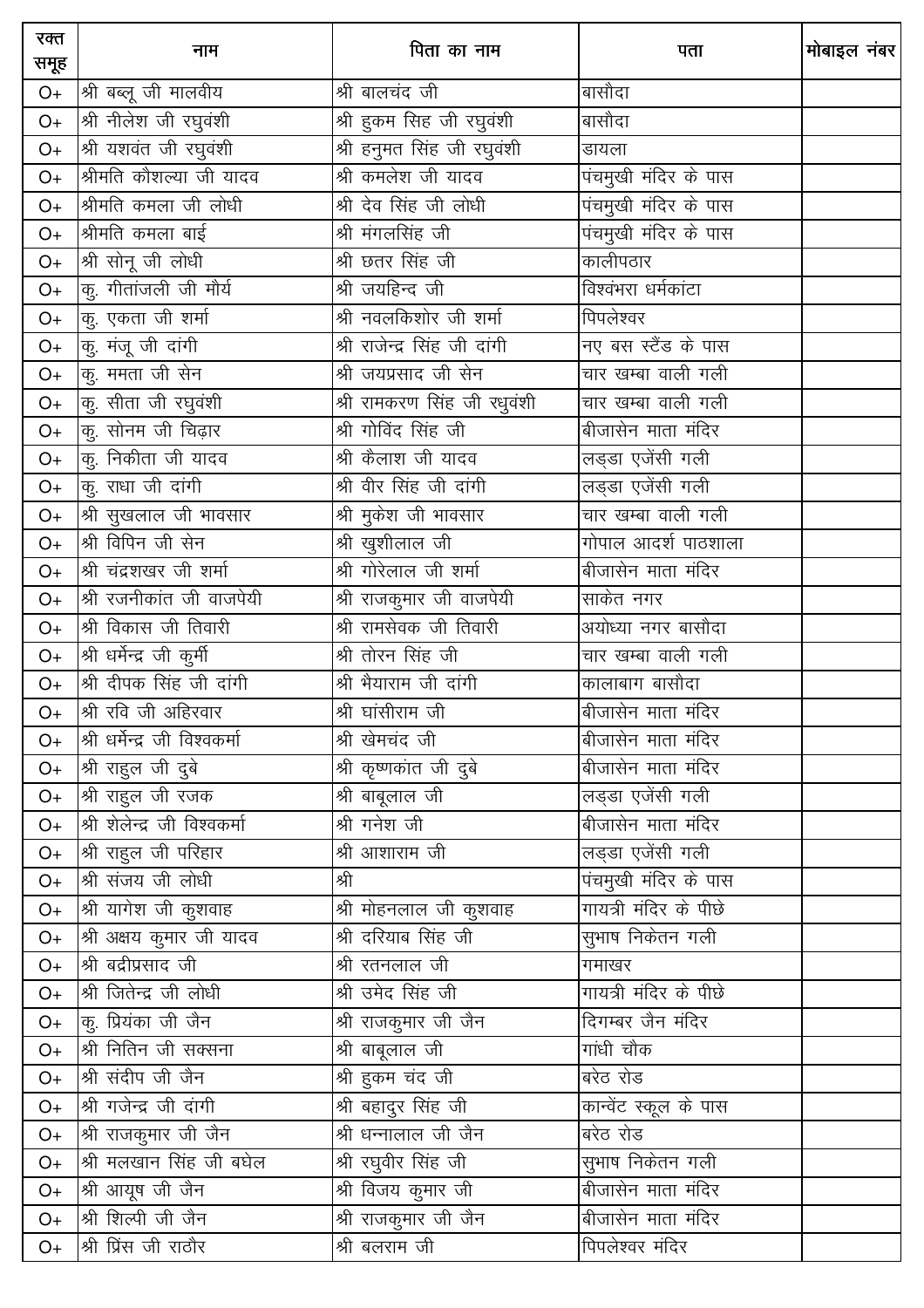| रक्त<br>समूह | नाम                             | पिता का नाम                | पता                               | मोबाइल नंबर |
|--------------|---------------------------------|----------------------------|-----------------------------------|-------------|
| $O+$         | श्री अंकित जी                   | श्री बलराम जी राठौर        | बैहलोट रोड                        |             |
| $O+$         | श्री आशीष जी जैन                | श्री देवेन्द्र जी जैन      |                                   | 9827017182  |
| $O+$         | श्री अनिल जी जैन                | श्री ज्ञानचंद्र जी         | सावरकर चौक                        | 220601      |
| $O+$         | श्री सुयश जी जैन                | श्री सुबोध कुमार जी        | धूसरपुरा                          |             |
| $O+$         | श्री सुनील जी कटियार            | श्री रामदंत जी कटियार      | बैहलोट वायपास                     | 222932      |
| $O+$         | श्री जितेन्द्र कुमार जी साहू    | श्री जीवनलाल जी साहू       | बरेठ रोड                          | 222822      |
| $O+$         | श्री रविन्द्र जी रघुवंशी        | श्री दातार सिंह जी         | स्वीमिंग पूल                      | 221623      |
| $O+$         | श्री रविकांत जी शर्मा           | श्री ग्याप्रसाद जी शर्मा   | सुभाष मार्ग बासौदा                |             |
| $O+$         | श्री ऋषि जी जैन                 | श्री ऋषभ कुमार जी जैन      | गांधी चौक                         | 220732      |
| $O+$         | श्री अमित जी अग्रवाल            | श्री संताष जी अग्रवाल      | श्री सुंदर मंदिर                  | 222108      |
| $O+$         | श्री रूद्रप्रताप सिंह जी तिवारी | श्री महेन्द्र कुमार जी     | सिरोंज चौराह                      | 220924      |
| $O+$         | श्री ऋतु जी वाधवानी             | श्री वासुदेव जी            | बरेठ रोड                          |             |
| $O+$         | कु. श्री परी जी जैन             | श्री पवन जी कुमार जी जैन   | सदर बाजार                         |             |
| $O+$         | श्री सचिन जी शर्मा              | श्री दीपक जी शर्मा         | लड्डा एजेंसी वाली गली             |             |
| $O+$         | श्री राजेन्द्र जी रघुवंशी       | श्री भीकम सिंह जी          | लालबाग बरेठ रोड                   |             |
| $O+$         | श्री निश्चय जी जैन              | श्री शिखर जी जैन           | पिछला गल्ला मंडी रोड              |             |
| $O+$         | श्री सुरेन्द्र सिंह जी रघुवंशी  | श्री दातार सिंह जी         | स्विंग पूल वाली गल <mark>ी</mark> |             |
| $O+$         | श्री प्रखर जी जैन               | श्री ओ. प्र. जी जैन        | रूपमहल                            |             |
| $O+$         | सु. श्री सुरभि जी जैन           | श्री शा.कु. जी जैन         | नानाजी वाली गली                   |             |
| $O+$         | श्री जीतेन्द्र जी रघुवंशी       | श्री अतर सिंह जी           | मेला ग्राउंड के पीछे, बासौदा      |             |
| $O+$         | श्री सृजन सिंह जी जैन           | श्री शांति कुमार जी जैन    | नानाजी वाली गली                   |             |
| $O+$         | श्री राजकुमार जी                | श्री सोहन लाल जी           | नेहरू चौक                         |             |
| $O+$         | श्री राजेन्द्र जी चौधरी         | श्री मुन्नालाल जी          | साकेत नगर                         |             |
| $O+$         | श्री नवीन जी शर्मा              | श्री विजय कुमार जी         | लड़डा एजेंसी वाली गली             |             |
| $O+$         | श्री अंचल जी जैन                | श्री विजय कुमार जी         | विश्वकर्मा के                     |             |
| $O+$         | श्री राकेश जी शर्मा             | श्री सुरेश जी शर्मा        | गोपाल पाठशाला के पास              |             |
| $O+$         | श्री राकेश जी कुशवाह            | श्री                       | ग्राम भर्री                       |             |
| $O+$         | श्री मधु जी सुहाने              | श्री सुशील जी सुहाने       | मील रोड                           |             |
| $O+$         | श्री सचिन जी विश्वकर्मा         | श्री जगदीश जी विश्वकर्मा   | अम्बिका शोरूम                     |             |
| $O+$         | श्री गोविंद जी                  | <u>श्री प्यारेलाल जी</u>   | रेलवे कॉलोनी                      |             |
| O+           | श्री मयंक जी राज                | श्री ललित कुमार जी         | ब्लाक कॉलोनी                      |             |
| O+           | श्रीमति आशा जी                  | <u>श्री ललित कु</u> मार जी | ब्लाक कॉलोनी                      |             |
| $O+$         | श्री निसार खां                  | श्री जरदार खां             | जामा मस्जिद                       |             |
| O+           | श्री राजेश जी                   | श्री हुकम सिह जी           | कृपारा वाली गली                   |             |
| $O+$         | श्रीमति रजनी जी जैन             | श्री राकेश कुमार जी        | चर्च के पास                       |             |
| $O+$         | श्री अकील जी जैन                | श्री देवेन्द्र जी जैन      | नानाजी वाली गली                   |             |
| O+           | श्री तस हुसैन जी                | श्री राम जुलीफियर          | सावरकर चौक                        |             |
| O+           | श्री सौरभ जी मराठा              | श्र संतोष जी मराठा         | राजेन्द्र नगर                     |             |
| $O+$         | श्री अंकुर जी राजपूत            | श्री राजकुमार जी मिश्रा    | गांधी चौक                         |             |
| $O+$         | श्री देवेन्द्र जी नरवरिया       | श्री जमना प्रसाद जी        | बरेठ रोड, कालाबाग                 |             |
| O+           | श्री आकांक्षा जी जैन            | श्री जीतेन्द्र कमुार जी    | आरके आटोमोबाइल                    |             |
| O+           | श्री महेन्द्र जी यादव           | श्री देवी सिंह जी यादव     | श्री स्ट्रेशन के पास              |             |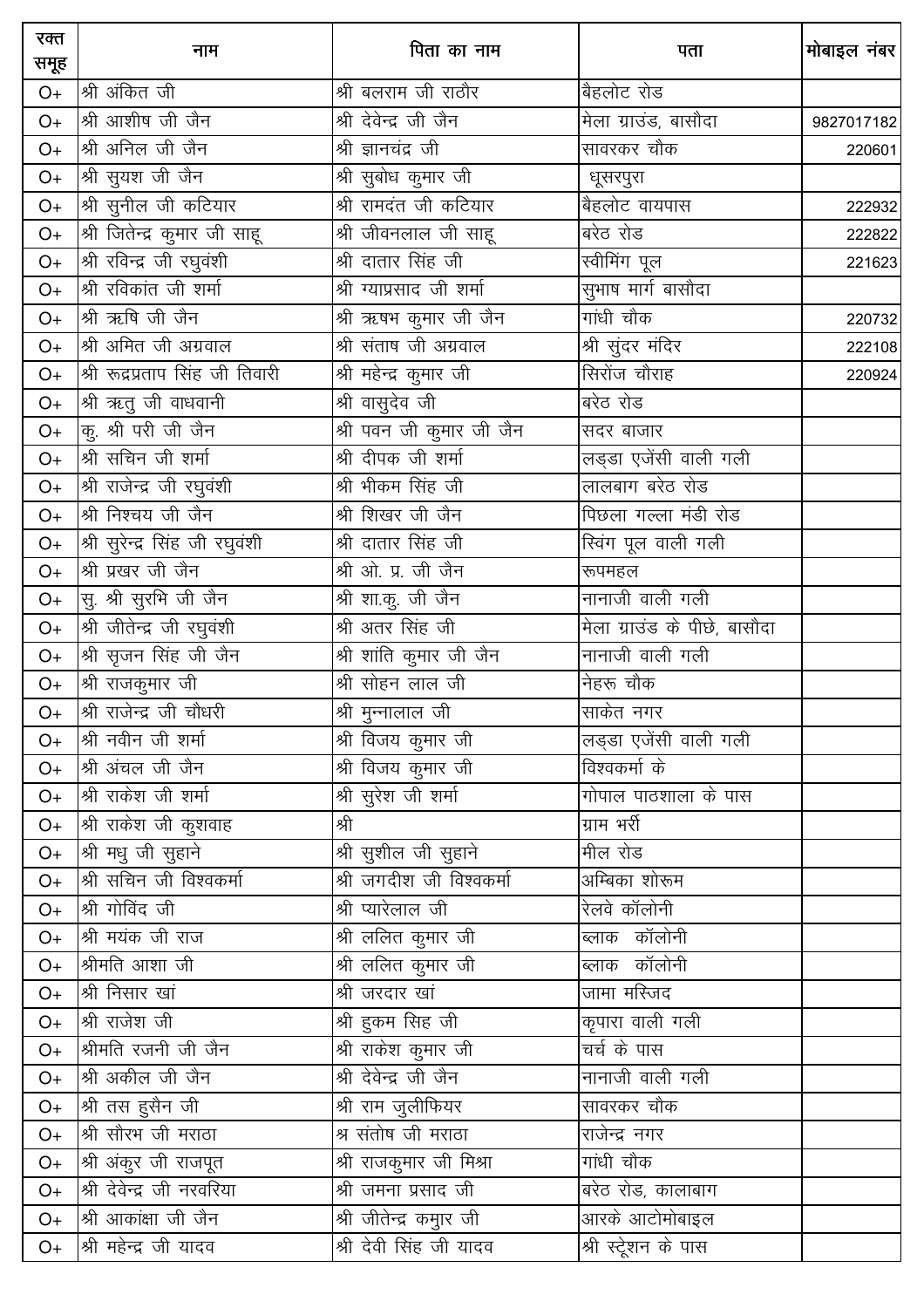| रक्त<br>समूह   | नाम                       | पिता का नाम                   | पता                               | मोबाइल नंबर |
|----------------|---------------------------|-------------------------------|-----------------------------------|-------------|
| $O+$           | श्री रविन्द्र सिंह जी     | श्री गजेन्द्र सिंह जी रघुवंशी | गणशपुरा                           |             |
| $O+$           | श्री गजेन्द्र जी गुर्जर   | श्री जसवंत सिंह जी            | लक्ष्मीनारायण मंदिर               |             |
| $O+$           | श्री विक्रम सिंह जी       | श्री कोक सिंह जी              | बैहलोट वायपास                     |             |
| $O+$           | श्री पंकज जी आचार्य       | श्री सुरेश जी                 | नवांकुर वाली गली                  |             |
| $O+$           | श्री आलोक जी सक्सेना      | श्री मोहन बाबू जी             | नवांकुर वाली गली                  |             |
| $O+$           | श्री रानू जी परिहार       | श्री ओम सिंह जी               | श्री बैहलोट                       |             |
| $O+$           | श्री राजू जी अहिरवार      | श्री नवल सिंह जी              | रविदास कालोनी                     |             |
| $O+$           | श्री राजकुमार जी जैन      | श्री अनुपचंद जी जैन           | बरेठ रोड                          |             |
| $O+$           | श्री राकेश जी             | श्री कैलाशबाबू जी             | लालपठार                           |             |
| $O+$           | श्री योगेन्द्र जी दुबे    | श्री अयोध्या प्रसाद जी        | त्रिमूर्ति जैन मंदिर              |             |
| $O+$           | श्री श्रीमति भारती जी     | श्री वीरेन्द्र कुमार जी       | बरेठ रोड                          |             |
| $O+$           | श्री लक्ष्मी जी           | श्री राजकुमार जी जैन          | बरेठ रोड                          |             |
| $O+$           | श्री वीरेन्द्र जी रघुवंशी | श्री भारत सिंह जी             | बीजासन माता मंदिर                 |             |
| $O+$           | श्री सुनील जी साहू        | श्री वंशीलाल जी साहू          | नानाजी वाली गली                   |             |
| $O+$           | श्री रवि अहिरवार जी       | श्री धनीराम जी                | रविदास कालोनी                     |             |
| $O+$           | श्री विकास जी तिवारी      | श्री रामसेवक जी               | अयोध्या नगर                       |             |
| $O+$           | श्री दिव्यप्रताप सिंह जी  | श्री संजीव जी रघवुंशी         | उमायश                             |             |
| $O+$           | श्री अजय सिंह जी दांगी    | श्री संतोष सिंह जी            | उमायश                             |             |
| $O+$           | श्री अक्षय जी यादव        | श्री राजकुमार जी यादव         | उमायश                             |             |
| $O+$           | श्री ऋतुराज जी यादव       | श्री जगदीश जी यादव            | उमायश                             |             |
| $\mathsf{O}+$  | श्री गगन जी दुबे          | श्री महेश जी दुबे             | उमायश                             |             |
| $O+$           | श्री रश्मी जी उपाध्याय    | श्री कृष्ण कुमार जी           | उमायश                             |             |
| $O+$           | श्री रामस्वरूप जी         |                               | टी.टी. जैन पाठशाला                |             |
| $O+$           | श्री सुनीता जी रघुवंशी    | श्री भगवान सिंह जी            | ग्रा. वि. मं. गली                 |             |
| $O+$           | श्री मलखान सिंह जी        | श्री मिटदूलाल जी              | विश्वंभरा स्टोर्स                 |             |
| $O+$           | श्री मोनिका जी            | श्री रामस्वरूप जी             | पाठशाला                           |             |
| $O+$           | श्री अंकित जी             | श्री रामस्वरूप जी             | पाठशाला                           |             |
| $O+$           | श्री राज जी               | श्री रामस्वरूप जी             | पाठशाला                           |             |
| O+             | श्री जुगलकिशोर जी साहू    | श्री बद्रप्रसाद ही साहू       | अम्बानगर जिरोदखेड़ा               |             |
| O <sup>+</sup> | श्री रोहित जी             | श्री रमेशचंद जी भावसार        | हनुमान चौक                        |             |
| O+             | श्री रवि जी साहू          | श्री राधेश्याम जी साहू        | बरेठ रोड                          |             |
| O <sup>+</sup> | श्री लाखन सिह जी यादव     | श्री सुंदरलाल जी              | मुरादपुर                          |             |
| O+             | श्री राजकुमार जी          | श्री बदन सिंह जी अहिरवार      | रविदास कालोनी                     |             |
| O+             | श्री श्याम जी शर्मा       | श्री एन. आर. जी शर्मा         | कालाबाग                           |             |
| $O+$           | श्री कमल सिंह जी यादव     | श्री प्रेम सिंह जी यादव       | कान्वेंट स्कूल के पास             |             |
| O+             | श्री हुकमचंद जी           | श्री विष्णु प्रसाद जी         | रविदास कालोनी                     |             |
| O+             | श्री संतोष जी साहू        | श्री सीतराम जी साहू           |                                   |             |
| O+             | श्री अमित जी शुक्ला       | श्री ब्रजमोहन जी शुक्ला       | <u>.<br/>बॉडी केयर हैल्थ क्लब</u> | 9425464133  |
| $O+$           | श्री हेमंत जी             | श्री गंगाराम जी परिहार        | जोहद                              |             |
| $O+$           | श्री गौरव जी वाधवानी      | श्री मनपूरन जी वाधावानी       | मोना हास्पिटल के पास              |             |
| O+             | श्री प्रेम प्रकाश जी      | श्री राजेश जी शर्मा           | त्योदा रोड                        |             |
| $O+$           | श्री नवीन जी              | श्री चंद्रशेखर जी चौबे        | कॉन्वेट स्कूल के पास              |             |